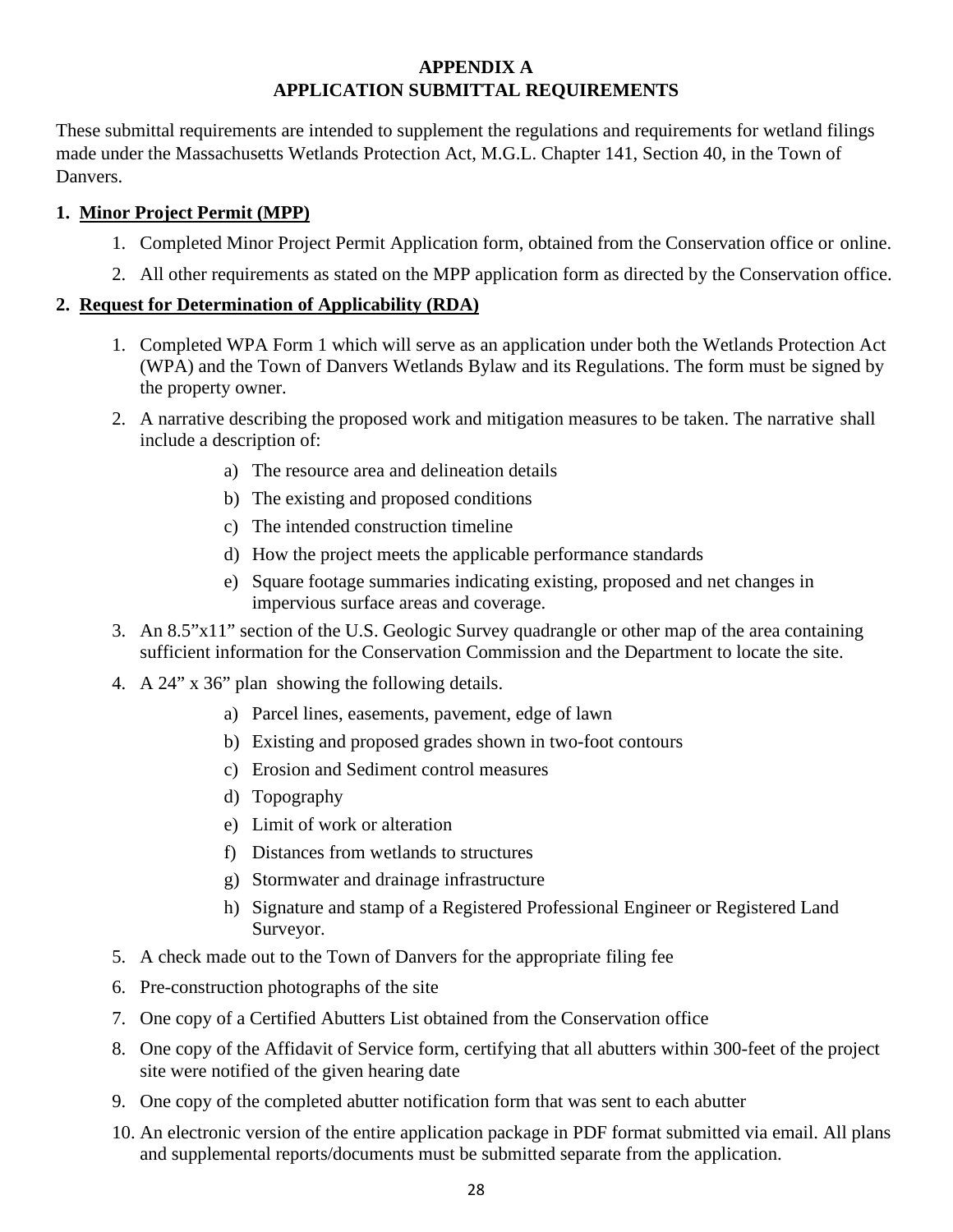### **3. Notice of Intent/Abbreviated Notice of Intent (NOI/ANOI)**

- 1. Completed WPA Form 3 which will serve as an application under both the Wetlands Protection Act (WPA) and the Town of Danvers Wetlands Bylaw and its Regulations. The form must be signed by the property owner.
- 2. A narrative describing the proposed work and mitigation measures to be taken. The narrative shall include a description of:
	- a) The resource area and how it was delineated
	- b) The sites existing and proposed conditions
	- c) The intended construction timeline
	- d) How the project meets the applicable performance standards
	- e) Square footage summaries indicating existing, proposed and net changes in impervious surface areas, broken down for buffer zones as 0-35 feet, 35-50 feet and 50-100 feet. For riverfront areas, the summary shall additionally break down areas into inner (0-100 feet) and outer (100-200 feet) riparian zones. A table displaying these proposed alteration numbers shall be shown on any submitted site plan.
- 3. An 8.5"x11" section of the U.S. Geologic Survey (USGS) quadrangle or other map of the area containing sufficient information for the Conservation Commission and the Department to locate the site.
- 4. Professional Plans as described in Appendix B.
- 5. Soil logs showing the type of material, soil horizons, elevation of existing grades, maximum groundwater elevation, depth of hole, and percolation rates.
- 6. One copy of the DEP's Bordering Vegetated Wetland Delineation Field Data Form. This form must be submitted when the project requires the delineation of a Bordering Vegetated Wetland, either by vegetation alone or by vegetation and other indicators of wetland hydrology. If a detailed vegetative assessment is not necessary for the site, a note detailing such must be provided on the data form.
- 7. Pre-construction photographs of the site.
- 8. A check made out to the Town of Danvers for the town's portion of the WPA filing fee and all applicable Bylaw fees.
- 9. One copy of a Certified Abutters List obtained from the Conservation Office.
- 10. One copy of the Affidavit of Service form, certifying that all abutters within 300-feet of the project site were notified of the given hearing date.
- 11. One copy of the completed abutter notification form that was sent to each abutter
- 12. An electronic version of the entire application package in PDF format submitted via email. All plans and supplemental reports/documents must be submitted separate from the application form.
- 13. Additional requests, narratives and documents, as applicable, including but not limited to the required materials relative to:

| Section 4.1 | <b>Coastal Docks and Piers</b>      |
|-------------|-------------------------------------|
| Section 4.2 | Stormwater Management               |
| Section 4.3 | <b>Erosion and Sediment Control</b> |
| Section 4.4 | Flood Control                       |
| Section 4.5 | Wetland Replacement or Restoration  |
| Section 4.6 | Wildlife Habitat                    |